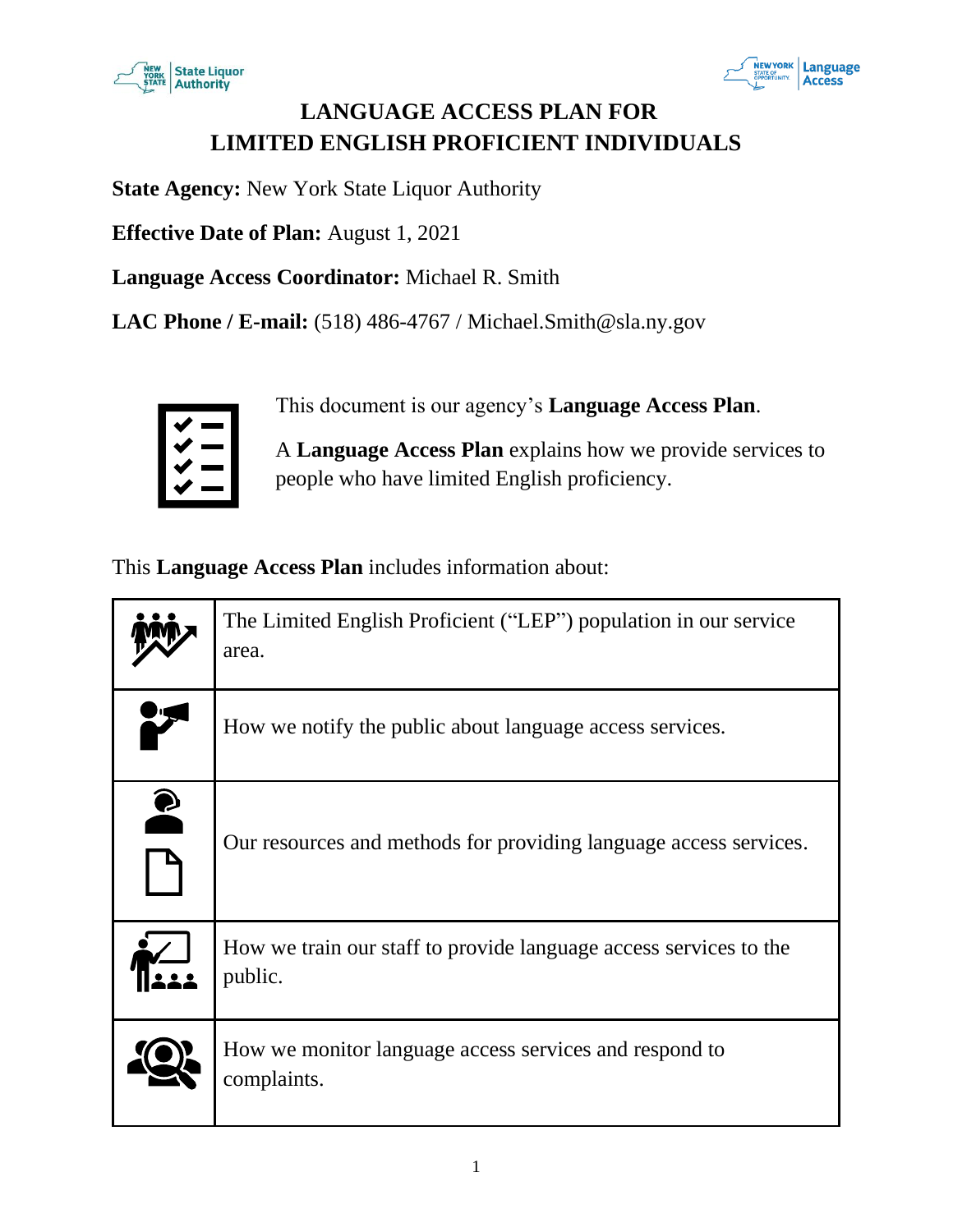



## **Table of Contents**

| PART 2 – The Limited English Proficient Population in Our Service Area4      |  |
|------------------------------------------------------------------------------|--|
| PART 3 – Public Outreach About the Availability of Language Access Services5 |  |
|                                                                              |  |
|                                                                              |  |
|                                                                              |  |
|                                                                              |  |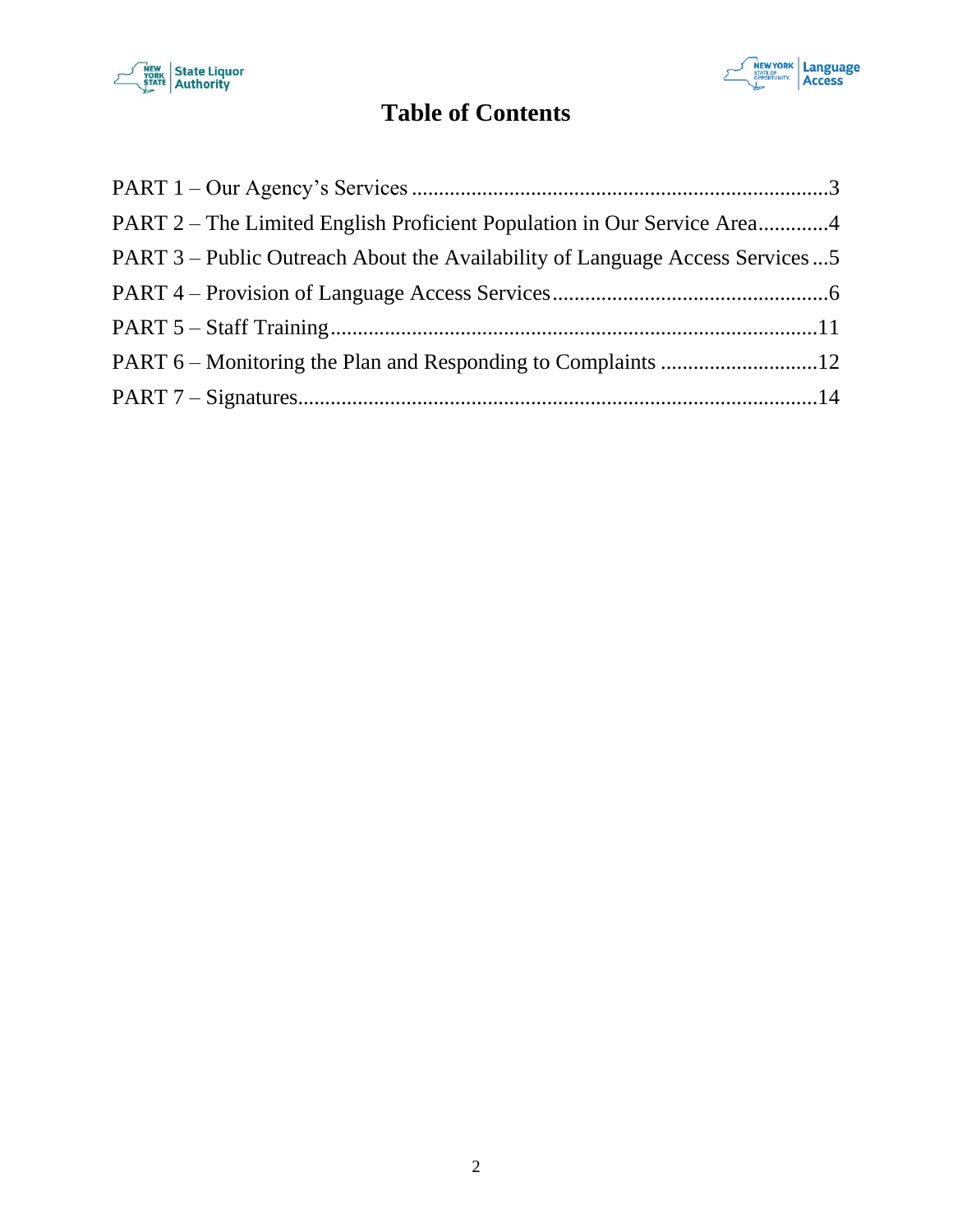



<span id="page-2-0"></span>

**We prepared this Language Access Plan ("Plan") to comply with Executive Order No. 26, as amended by Executive Order No. 26.1, which established New York's [Statewide](https://www.ny.gov/language-access-policy)  [Language Access Policy.](https://www.ny.gov/language-access-policy) <sup>1</sup> This Plan explains how we make sure that Limited English Proficient ("LEP") individuals have meaningful access to agency services, programs, and activities.**

**In this Plan, LEP individuals are understood as people who do not speak English as their primary language and who have a limited ability to read, speak, write, or understand English.** 

#### **Our agency's services to the public include:**

The State Liquor Authority (SLA) regulates and controls the manufacture, sale and distribution of alcoholic beverages within the state; issues licenses and permits to manufacturers, distributors, wholesalers and retailers; works with local law enforcement agencies and localities across the state to ensure compliance with the Alcoholic Beverage Control Law; and regulates trade and credit practices for the sale and distribution of alcoholic beverages. The SLA is responsible for the regulation of over 53,000 active licensees and 35,000 permitees annually.

#### **Direct Services**

Licenses: The SLA receives on average 7,000 new applications annually. The three basic applications (on-premises, grocery store, and liquor store) are obtained by submitting a comprehensive 25-page document, requiring information on the applicant(s), including financial records, personal information, (employment history and criminal background checks), and information regarding the proposed establishment and the municipality they plan to locate.

Permits: The SLA issues approximately 35,000 permits each year. Approximately half of these permits are for large manufacturers, wineries and distilleries with existing licenses. The remaining are issued to licensees to cater events; individuals in the process of obtaining a liquor license; and individuals for a one-time special event.

Renewals: All licenses issued by the SLA must be renewed on a one to three-year basis, depending on the type of license. The SLA processes an average of 33,000 renewal applications each year.

<sup>1</sup> For additional information about our agency's obligations to provide language access services, please visit: <https://www.ny.gov/language-access-policy>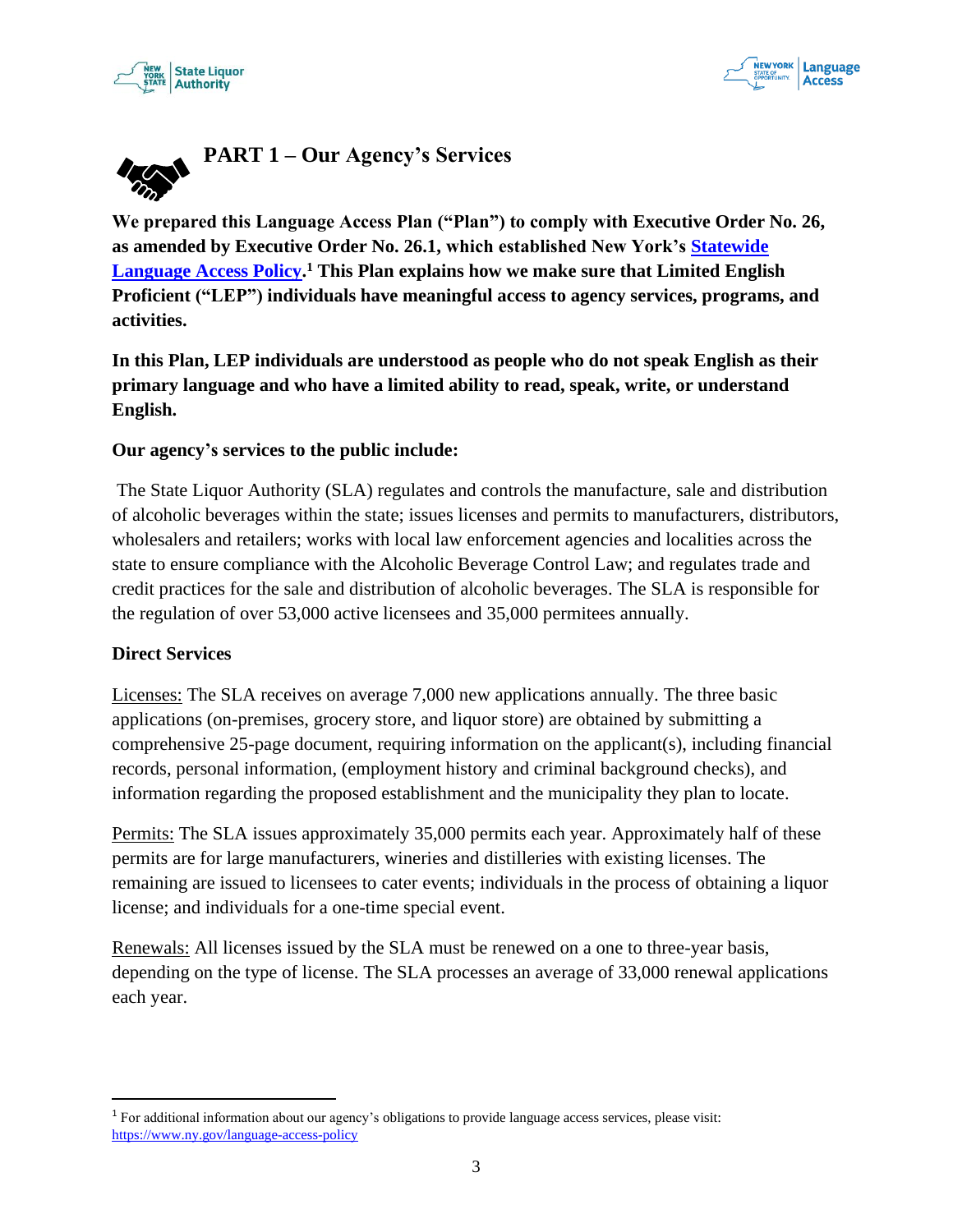



Enforcement: The SLA 's Enforcement Bureau receives over 7,000 complaints each year, one quarter of which are complaints from the public received via phone calls or through the SLA's online complaint form.

Hearing Bureau: Licensees charged with violations, such as sales of alcoholic beverages to underage purchasers, have the right to fair and impartial hearings. The Hearing Bureau, comprised of part-time Administrative Law Judges, conducts over 500 hearings annually for such disciplinary proceedings.

<span id="page-3-0"></span>

**Our agency uses U.S. Census data (including data from the American Community Survey) to determine the top ten languages most commonly spoken by LEP individuals in New York State.** 

**The estimated total number of LEP individuals in our service area is:** Approximately 2.5 million LEP individuals in New York State.

| #                       | Language       | <b>Estimated Number of</b><br><b>LEP Speakers</b> |
|-------------------------|----------------|---------------------------------------------------|
| $\mathbf{1}$            | Spanish        | 1,201,322                                         |
| $\boldsymbol{2}$        | Chinese        | 379,745                                           |
| 3                       | Russian        | 119,380                                           |
| $\overline{\mathbf{4}}$ | Yiddish        | 64,070                                            |
| 5                       | Bengali        | 64,020                                            |
| 6                       | Korean         | 55,506                                            |
| 7                       | Haitian Creole | 54,746                                            |
| 8                       | Italian        | 46,431                                            |
| 9                       | Arabic         | 40,781                                            |
| 10                      | Polish         | 34,840                                            |

**The top ten languages spoken by LEP individuals in New York State are:**

Our agency will reassess the public's language needs at least every two years after the effective date of this Plan.

#### **Our agency tracks encounters with LEP individuals in the following ways:**

The SLA utilizes the interpreting and translation vendors to determine the frequency of contacts with LEP individuals.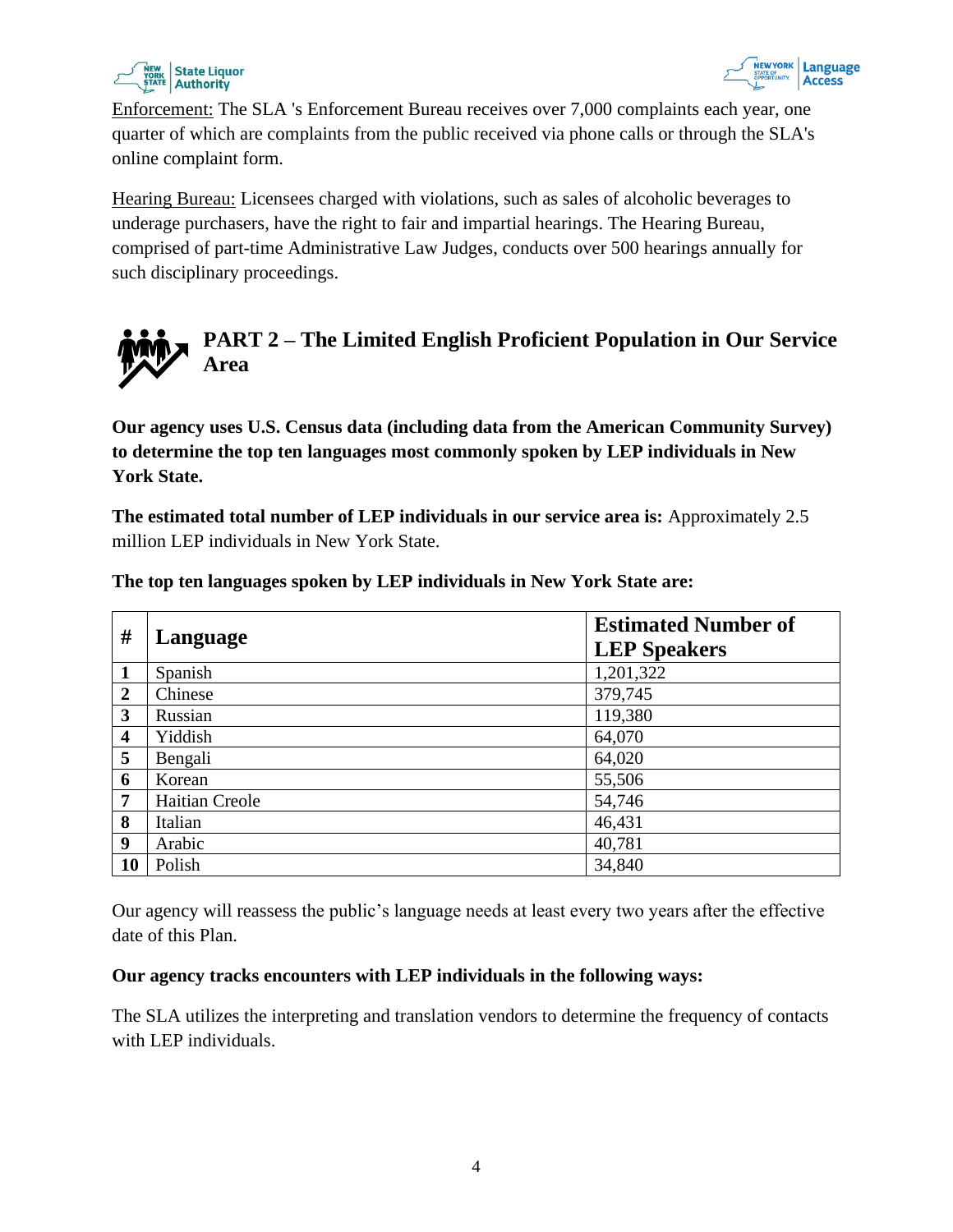





<span id="page-4-0"></span>**PART 3 – Public Outreach About the Availability of Language Access Services**

**Our agency informs LEP individuals about their right to free language assistance services in the following ways, using at least the top ten languages shown in Part 2 of this Plan:**

 $\boxtimes$  LEP individuals are directly informed by our staff

**In which ways?** SLA staff informs LEP individuals orally using an interpreter about their right to free language assistance services. ·'I Speak" posters are posted in all reception areas to assist LEP individuals and staff in identifying the language needed. In addition, the SLA includes a notice on all Notices of Pleadings notifying individuals of the right to free interpreting services. Notices of Pleadings are official charges of a violation of the Alcoholic Beverage Control law or regulations by a licensee. All Notices of Pleading issued by the SLA state, "Pursuant to Section 30 I of the State Administrative Procedures Act and Executive Order Number 26, interpreter services shall be made available to licensees, at no charge, by the Authority."

 $\boxtimes$  Signs posted about language assistance services

 $\boxtimes$  In areas operated by the agency and open to the public

 $\Box$  Other (describe)

☒ Information is published on our agency's website in at least the top ten languages spoken by LEP individuals in New York State

- □ Outreach and presentations at schools, faith-based groups, and other community organizations **What are the LEP populations targeted?**
- $\Box$  Local, non-English language media directed at LEP individuals in their languages **What are the LEP populations targeted?**
- $\square$  Social media posts directed at LEP individuals in their languages **What are the LEP populations targeted?**
- $\Box$  Telephonic voice menu providing information in non-English languages **In which languages?**

 $\Box$  Other (describe)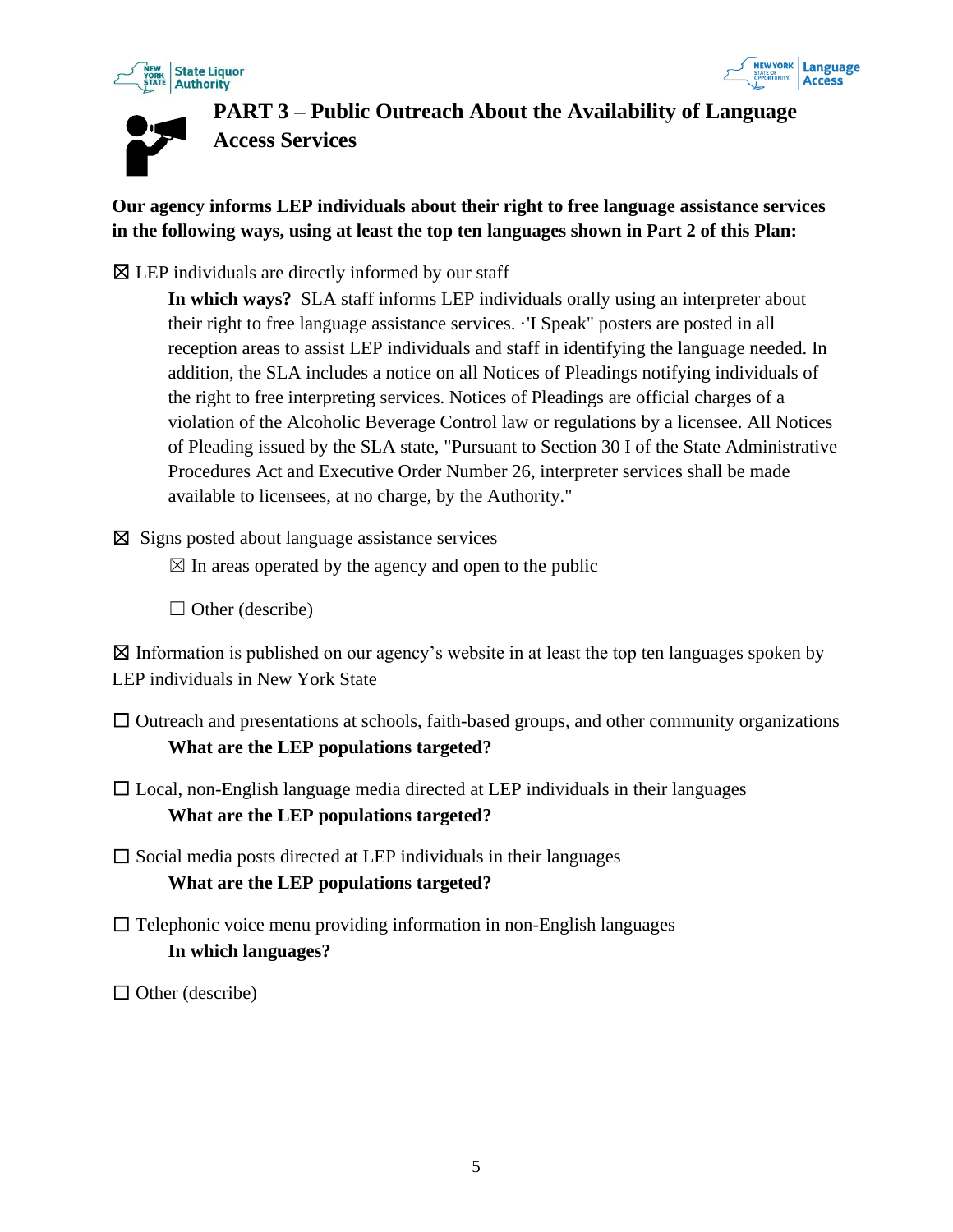



# <span id="page-5-0"></span>**PART 4 – Provision of Language Access Services**

#### **A. Determining the Need for Services**

#### **During** *in person* **encounters, our agency uses the following tools to determine whether an individual is LEP, and what their primary language is:**

☒ "I Speak" posters or visual aids that provide information about free interpreting services in multiple languages

☒ Reception staff make those determinations based on training and experience

 $\Box$  Bilingual staff members, where available, assist in identifying LEP individual's language

 $\Box$  Other (describe)

#### **On** *telephone calls***, our agency uses the following tools to find out if an individual is LEP, and what their primary language is:**

☒ Reception staff make those determinations based on training and experience

 $\Box$  Bilingual staff members, where available, assist in identifying an LEP individual's language

☒ Telephonic interpreting service

 $\Box$  Other (describe)

#### **Our agency's protocols for assessing whether an individual needs** *oral interpreting* **services in different service situations is as follows:**

☒ **During office in-person encounters:** SLA frontline staff are trained to inform LEP individuals at the time of initial contact that they are entitled to free interpretation services. If the person cannot speak English or appears to have difficulty communicating their needs, staff utilizes the "I Speak" cards or posters to determine the individual's preferred language. Frontline staff will utilize interpretation services provided through the OGS contracted telephonic interpreting vendor for assistance.

☒**At initial contact in the field:** The SLA utilizes "I Speak" cards or posters for investigators in the field, allowing LEP individuals to point to the language he or she speaks so the investigator may inform the OGS contracted telephonic interpreting vendor of the appropriate assistance required.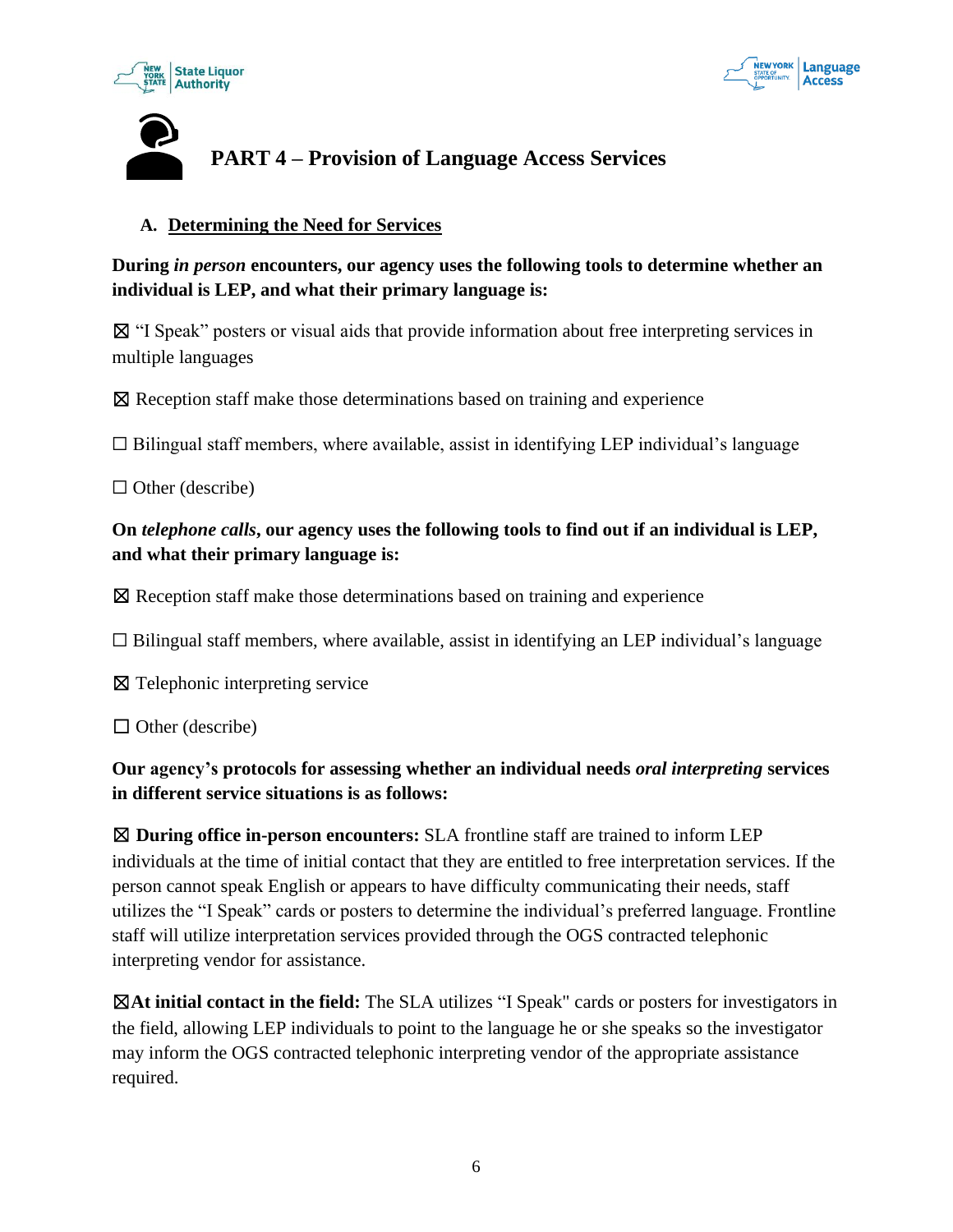



☒ **When speaking on the telephone:** SLA phone unit staff offers interpreter assistance when requested or when they believe an individual may be having difficulty communicating in English. Decisions to use interpreting services are made by frontline staff, under the direction of the Deputy Commissioner of Licensing or the Director of Enforcement, depending on the nature of the inquiry.

☒ **For pre-planned appointments with LEP individuals:** Upon making the request for an appointment, the LEP individual is informed of our free interpreting services by staff. The licensing file or investigative case file notates that the individual requires free language assistance services

#### ☐ **Other (describe):**

#### **Our agency records and maintains documentation of each LEP individual's language assistance needs as follows:**

The Language Access Coordinator tracks the monthly billing of the OGS contracted telephonic interpreting vendor services. Invoices include a detailed record on the frequency of use, time of the call, language spoken, and the costs associated with the services.

#### **B. Oral Interpreting Services**

#### **Our agency has made the following resources available for oral interpreting requests:**

 $\Box$  Bilingual staff members who work directly with LEP individuals

#### **Number of staff and languages spoken:**

 $\Box$  Bilingual staff members who provide oral interpreting services on a volunteer basis **Number of staff and languages spoken:**

#### ☒Telephonic interpreting service

**Number of staff and languages spoken:** The SLA utilizes the Department of Taxation and Finance for level I calls, those that can be answered without accessing the internal SLA licensing and compliance database. Level 2 calls, those requiring access to the databases or more specialized knowledge, are transferred back to the SLA. At the time of contact, phone unit staff informs the LEP individuals of free interpreting services. When phone unit staff believe an individual may be having difficulty communicating in English, they conference with the OGS contracted telephonic interpreting vendor to provide the appropriate language assistance.

 $\Box$  Contracts or other arrangements with school and community organizations **Number of staff and languages spoken:**

 $\Box$  Other (Describe)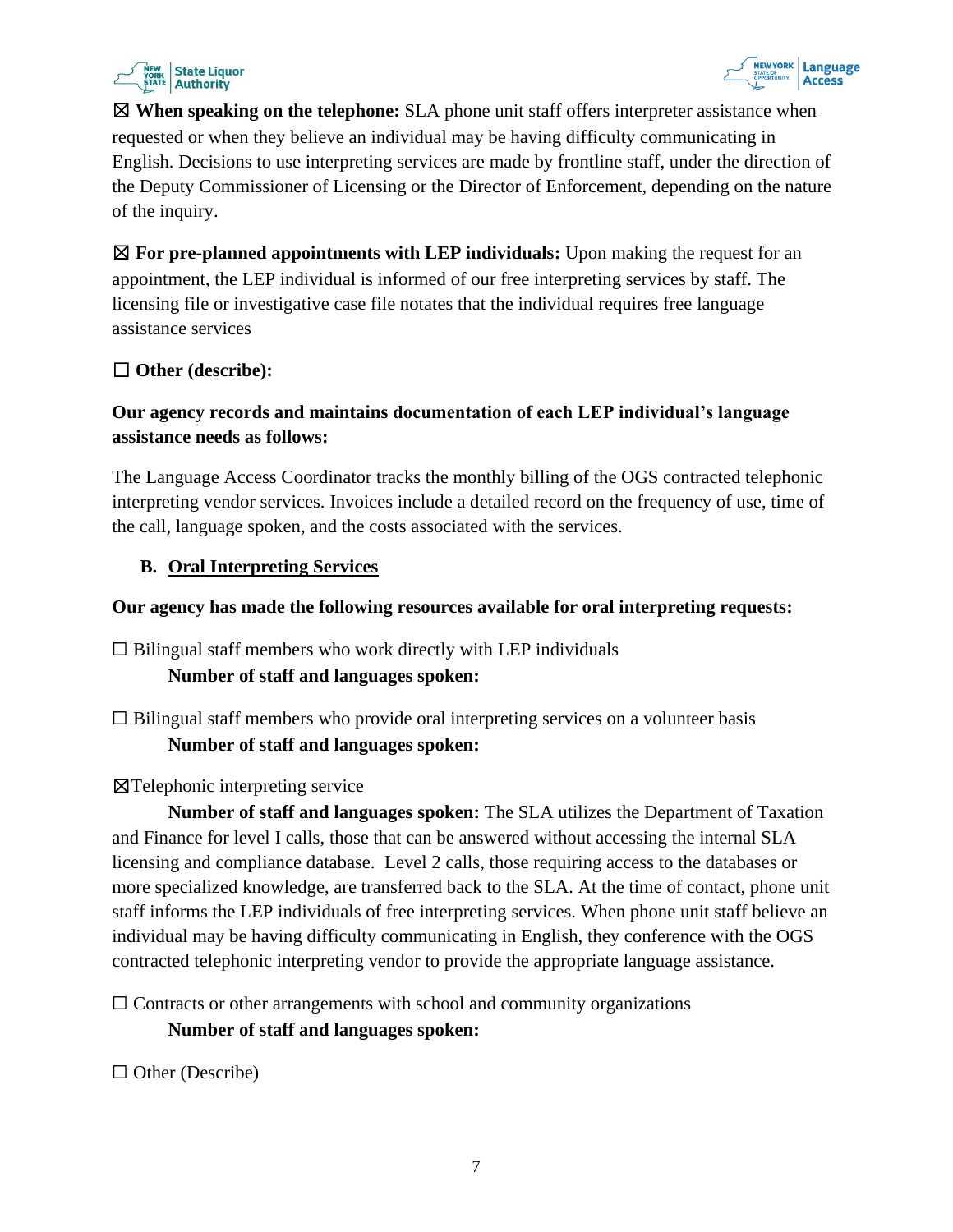



#### **Our agency protocols for informing LEP individuals that free interpreting services will be provided and that they do not need to provide their own interpreters is as follows:**

☒ **During office in-person encounters:** SLA frontline staff are trained to inform LEP individuals at the time of initial contact that they are entitled to free interpretation services. If the person cannot speak English or appears to have difficulty communicating their needs, staff utilizes the "I Speak" cards or posters to determine the individual's preferred language. Frontline staff will utilize interpretation services provided through the OGS contracted telephonic interpreting vendor for assistance.

☒ **At initial contact in the field:** The SLA utilizes "I Speak" cards or posters for investigators in the field, allowing LEP individuals to point to the language he or she speaks so the investigator may inform the OGS contracted telephonic interpreting vendor of the appropriate assistance required.

☒ **When speaking on the telephone:** SLA phone unit staff offers interpreter assistance when requested or when they believe an individual may be having difficulty communicating in English. Decisions to use interpreting services are made by frontline staff, under the direction of the Deputy Commissioner of Licensing or the Director of Enforcement, depending on the nature of the inquiry.

☒ **For pre-planned appointments with LEP individuals:** Upon making the request for an appointment, the LEP individual is informed of our free interpreting services by staff. The licensing file or investigative case file notates that the individual requires free language assistance services.

#### ☐ **Other (describe):**

#### **Our agency's protocols for obtaining interpreting services in a timely manner is as follows:**

All employees who deal directly with the public, whether in person, on the phone, or in the field, are trained on how to effectively connect persons needing language assistance with the vendor. For interpretation services for hearings, an interpreter is contacted upon the attorney's request. If an interpreter is not available on the hearing date, the hearing is adjourned.

#### **If an LEP individual insists on using a family member, friend, or other person as an interpreter, our protocols for deciding whether to accept or decline such an arrangement is as follows:**

LEP individuals that come into contact with our agency will be informed of the availability of free interpreting services. Generally, an LEP individual may not use a family member, friend, or a minor as an interpreter. However, during emergencies an LEP individual will be permitted to use a minor, a family member or friend as an interpreter. Upon request, an LEP individual may also be permitted to use a minor, a family member or friend as an interpreter for routine matters, such as asking the location of the office, hours of operation or rescheduling an appointment.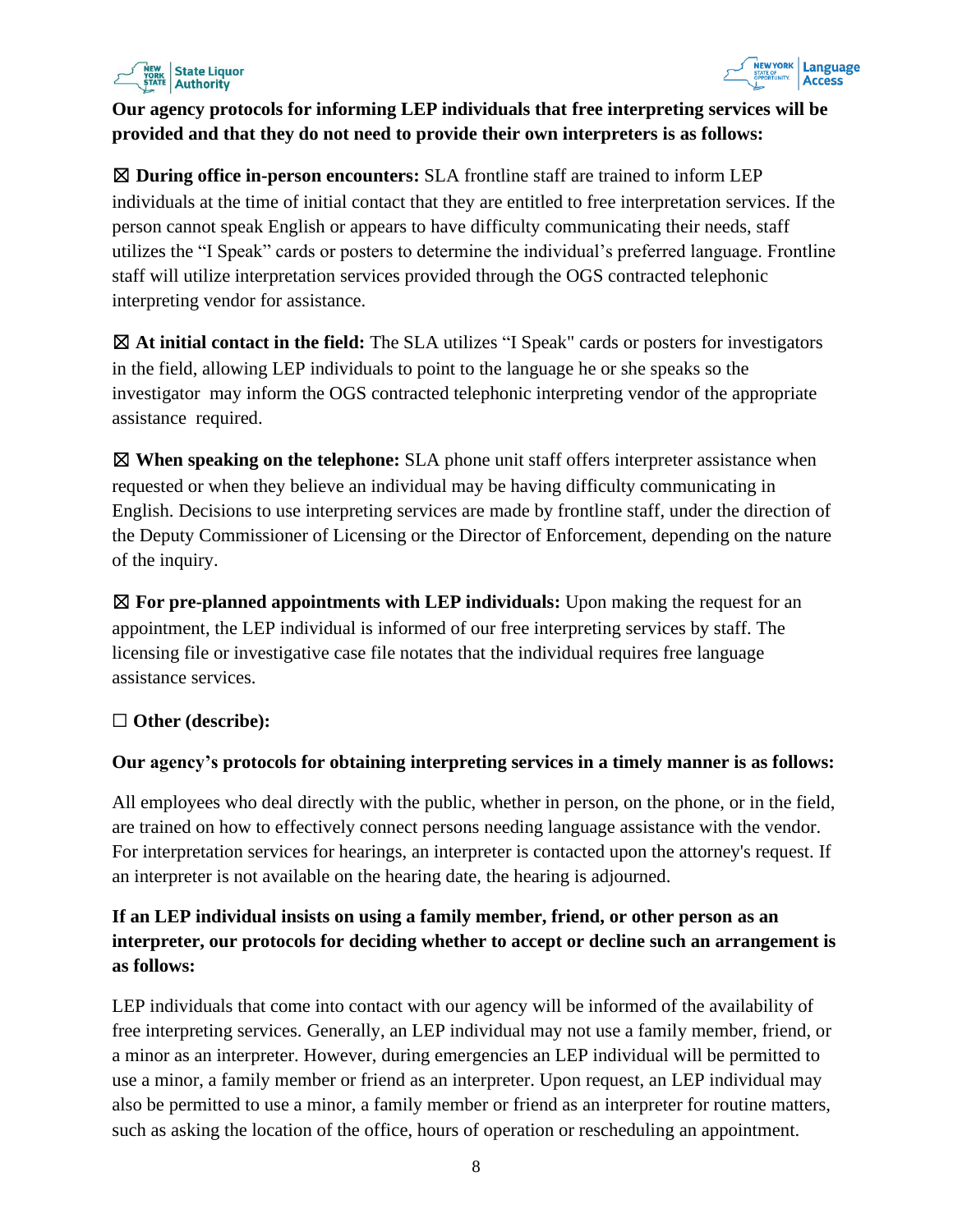



Where the interaction with the LEP individual occurs at the agency's office, and an individual is permitted to use an interpreter of his or her choosing, he or she must fill out a written consent/waiver form. Where an LEP individual is engaged in official business with the agency, the agency will provide an independent interpreter at all times. An LEP individual will not be permitted to use an independent interpreter of his or her choosing when filling out applications or when involved in other legal matters.

#### **Our agency provides information to all staff members who have contact with the public about how to obtain oral interpreting services. Our protocol in this regard is as follows:**

All employees who deal directly with the public, whether in person, on the phone, or in the field, are trained on how to effectively connect persons needing language assistance with the vendor. For interpretation services for hearings, an interpreter is contacted upon the attorney's request. If an interpreter is not available on the hearing date, the hearing is adjourned.

#### **The agency's Language Access Coordinator ("LAC") maintains a list of oral interpreting resources that are available to staff. This resource list includes:**

- ☒ Names and contact information for all resources
- ☐ Names and locations of staff members who are available to act as interpreters or provide services directly in an LEP individual's primary language
- $\boxtimes$  Languages in which each interpreter or service is qualified
- ⊠ Procedures for accessing each interpreter or service

#### **Our agency records and maintains documentation of oral interpreting services provided to LEP individuals at each encounter. Our protocol in this regard is as follows:**

The Language Access Coordinator tracks the monthly billing of the OGS contracted telephonic interpreting vendor services. Invoices include a detailed record on the frequency of use, time of the call, language spoken, and the costs associated with the services.

#### **Cultural Competence and Confidentiality**

#### **Our agency makes sure interpreters are culturally competent<sup>2</sup> in the following ways:**

The SLA utilizes independent interpreting services through an OGS contracted vendor. The vendor will implement quality assurance standards to guarantee that its interpreters are trained and are linguistically and culturally competent. Additionally, agency staff also determines the efficacy of the information provided, and whether multiple contacts between the interpreter and LEP individuals were needed in order to acquire accurate information.

<sup>2</sup> Cultural Competence is defined as *a set of congruent behaviors, attitudes, and policies that come together in a system or agency or among professionals that enables effective interactions in a cross-cultural framework.* U.S. Department of Health and Human Services, Office of Minority Health. 2000. Assuring Cultural Competence in Health Care: Recommendations for National Standards and an Outcomes-Focused Research Agenda. Extracted from: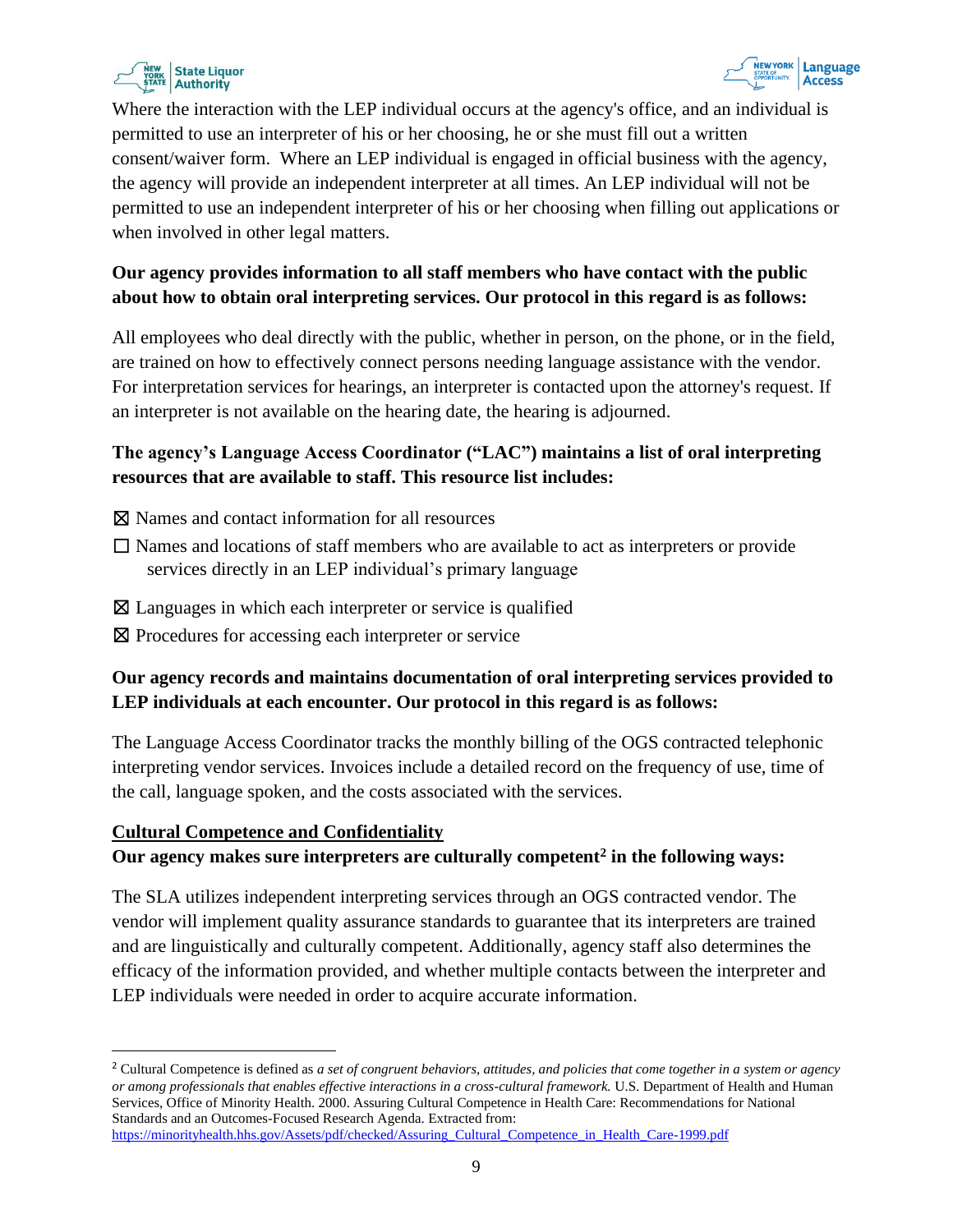



#### **Our agency makes sure interpreters follow state and federal confidentiality protocols in the following ways:**

Where the interpreting services are provided by staff persons, the SLA adheres strictly to Article 6-A of the Public Officers law regarding the protection of personal privacy. In addition, SLA frontline staff is trained in handling confidential information, including social security numbers, banking statements and criminal records. The training provided to staff also addresses the importance of confidentiality. Furthermore, independent interpreters will enforce standards of confidentiality in accordance with NYS Law.

#### **C. Translations of Documents**

#### **At least every two years after the effective date of this Plan, our agency determines and reassesses vital documents (including website content) that must be translated. This process is accomplished in the following ways:**

The Language Access Coordinator meets with Division Directors annually to identify any new or existing vital documents that should be translated pursuant to Executive Order 26, as amended by EO 26.1.

#### **Our agency's process for making sure documents are written in plain language<sup>3</sup> before they are translated into other languages is as follows:**

The SLA analyzes all important public documents to ensure they are written in plain language. This process includes ensuring all titles and headings are meaningful, clear and informative, that important information appears first, with exceptions appearing last, that all material is organized chronologically, and that use of jargon and bureaucratic language is eliminated where possible.

#### **Our agency has the following resources available for translation of documents:**

☒ Contracts with vendors for translation services

**Names of vendors/languages:** Vendors under the Office of General Services (OGS) Statewide Administrative Services Contract.

- $\Box$  Contracts or other arrangements with schools and community organizations **Names of schools/organizations and languages:**
- $\Box$  Translation of documents by bilingual staff members
- $\Box$  Other (describe)

<sup>&</sup>lt;sup>3</sup> The [Plain Writing Act of 2010](https://www.govinfo.gov/app/details/PLAW-111publ274) defines plain language as writing that is clear, concise, well-organized, and follows other best practices appropriate to the subject or field and intended audience. Extracted from: [https://www.govinfo.gov/app/details/PLAW-](https://www.govinfo.gov/app/details/PLAW-111publ274)[111publ274](https://www.govinfo.gov/app/details/PLAW-111publ274)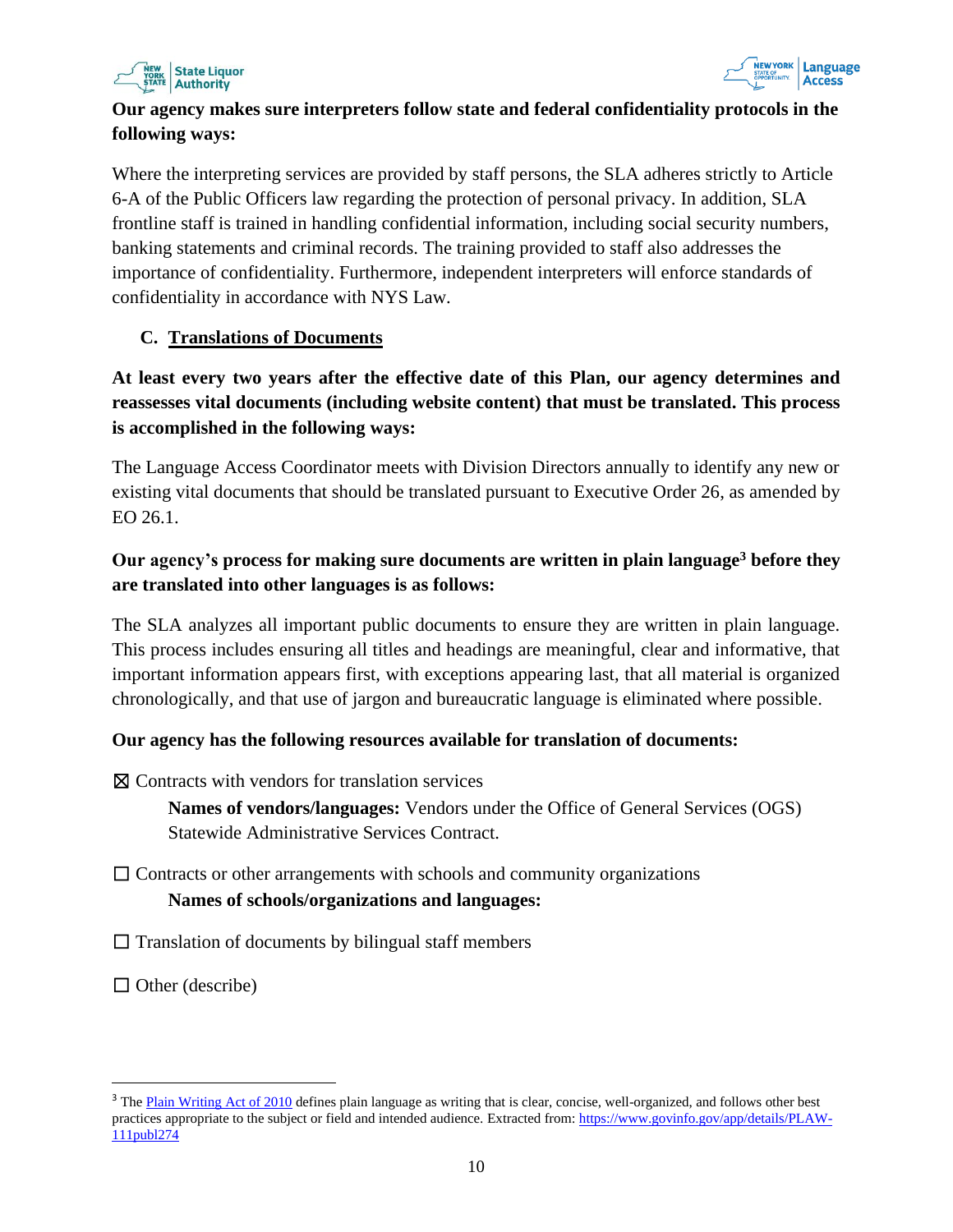



#### **The agency's Language Access Coordinator ("LAC") maintains a list of translation resources that are available to staff. This resource list includes:**

- ☒ Names and contact information for all resources
- $\Box$  Names and locations of staff members who are available to provide translations of documents
- $\boxtimes$  Languages in which each translation service is qualified
- ⊠ Procedures for accessing each translation service

#### **Our agency translates documents that LEP individuals submit in their primary languages in a timely manner. Our protocol in this regard is as follows:**

Any documents received by SLA that are in need of translation are sent to the OGS contracted vendor in a timely manner.

#### **The following non-exhaustive list of documents are currently translated by our agency in the languages indicated:**

|                                         | <b>Top Ten Languages</b> |           |           |    |    |    |    |           |    |    |
|-----------------------------------------|--------------------------|-----------|-----------|----|----|----|----|-----------|----|----|
| <b>Name</b>                             | <b>AR</b>                | <b>BE</b> | <b>CH</b> | HA | IT | KO | PO | <b>RU</b> | SP | YI |
| Handbook for<br><b>Retail Licensees</b> | X                        |           | X         |    |    |    |    |           | X  |    |

Any documents identified for translation after the signing of this Plan and before the 2-year reassessment will be translated in a timely manner.

#### **The process for ensuring that translations are accurate and incorporate commonly used words is as follows:**

The SLA analyzes all important public documents to ensure they are written in plain language. This process includes ensuring all titles and headings are meaningful, clear and informative, that important information appears fist, with exceptions appearing last, that all material is organized chronologically, and that use of jargon and bureaucratic language is eliminated where possible. The SLA, through its vendor (where applicable), will ensure that proofing/editing for correctness and cultural sensitivity are a component of the translation services provided by any vendor under contract as part of the publication process. The SLA will also ensure that plain language is used in materials produced before translation to ensure information is accessible to a range of literacy levels.

<span id="page-10-0"></span>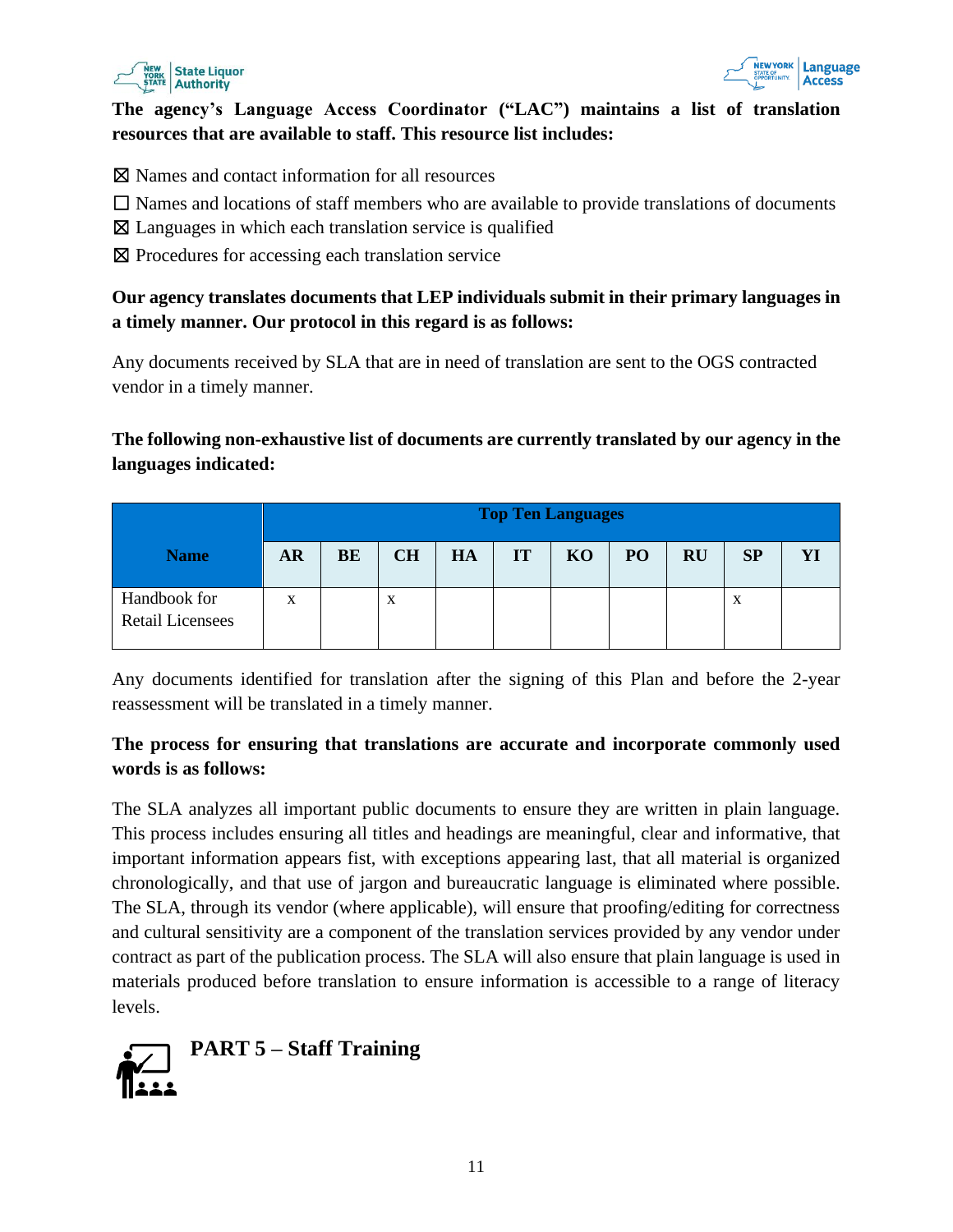



**The person in the agency who is responsible for training staff in language access services is:** All SLA staff are trained and provided with proper procedures to follow when assisting an individual with limited English proficiency including instructions on how to access the OGS contracted telephonic interpretation vendor and SLA 's client ID number.

#### **The staff training includes the following components:**

- $\boxtimes$  The agency's legal obligations to provide language access services
- ☒ The agency's resources for providing language access services
- $\boxtimes$  How to access and work with interpreters
- ☒ Cultural competence and cultural sensitivity
- $\boxtimes$  How to obtain translation services
- ☒ Maintaining records of language access services provided to LEP individuals

#### **The methods and frequency of training are as follows:**

The SLA conducts mandatory, annual training via the Statewide Learning Management System. This training includes legal obligations, how to access language assistance services, how to work with interpreters, cultural competence and cultural sensitivity, documenting the language needs of limited English proficient individuals, and how to obtain written translation services. Additionally, new employees receive information and instruction at the time of employment processing. The SLA tracks language services utilized and holds regular meetings with supervisors and managers to discuss language services and whether current services are meeting the needs of LEP individuals.

## <span id="page-11-0"></span>**PART 6 – Monitoring the Plan and Responding to Complaints**

#### **A. Monitoring**

#### **Our agency's Language Access Coordinator ("LAC") will monitor implementation of the Plan to make sure we are in compliance. Our protocols in this regard are as follows:**

The LAC reviews data collected from the vendor, the posting of "I Speak" signage, reviews translated materials, and reviews establishment criteria for determining if translation is required for the website. The LAC holds meeting with Department Heads to discuss ongoing issues and to ensure language access services are compliant with the plan and Executive Order 26.1.

#### **B. Complaints**

**We provide information to the public in at least the top ten most commonly spoken non-English languages in the state, advising members of the public of their right to file a complaint if they feel that they have not been provided adequate language access services or have been denied access to services because of their limited English proficiency. We do**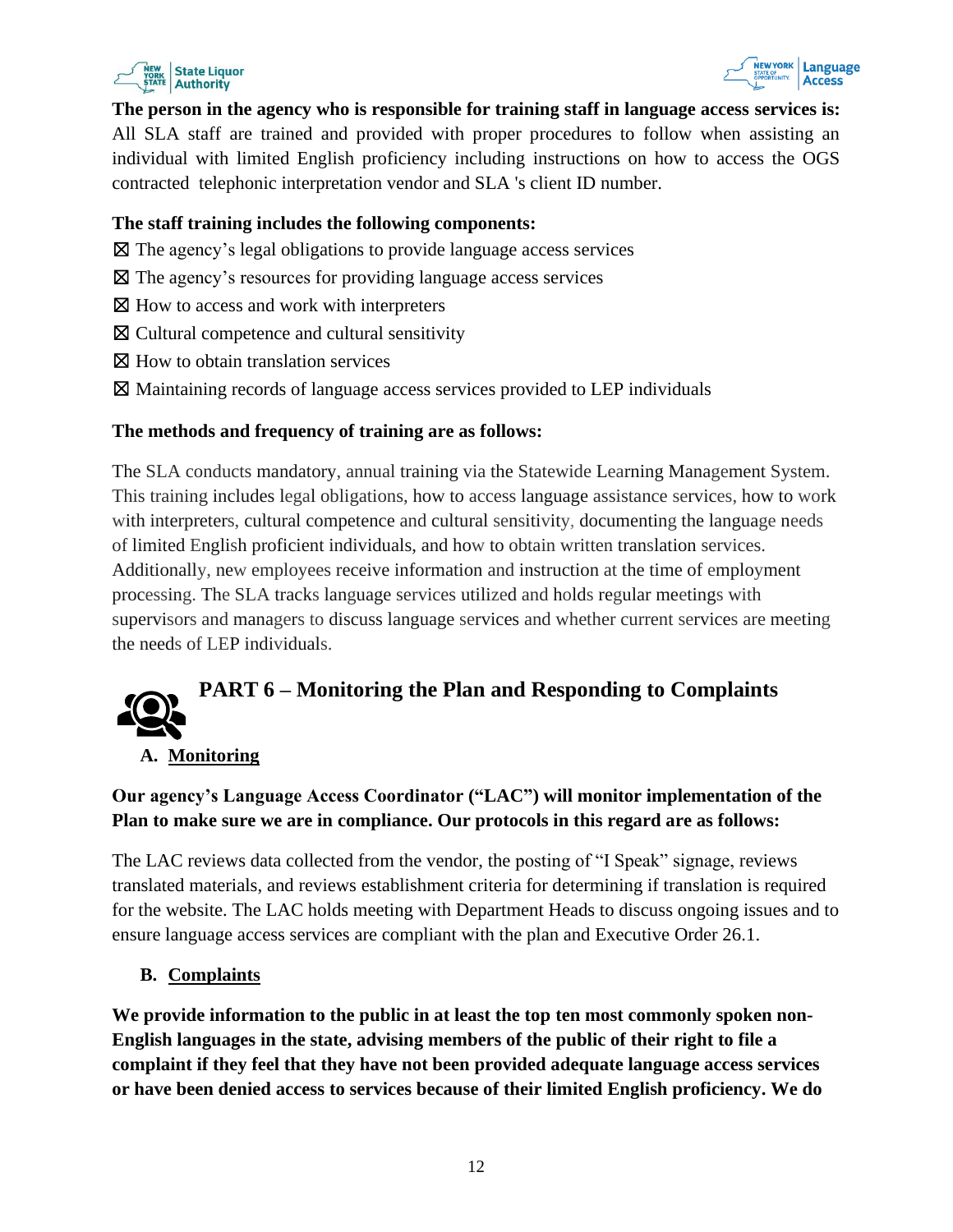



**not retaliate or take other adverse action because an individual has filed a language access complaint.** 

#### **We display information on the right to file a complaint, and the procedures for filing a complaint, in the following manner:**

The standardized complaint forms, along with the procedures for filing a complaint, are available in all ten languages in our public offices upon request. The complaint forms are also available for download or online submission through our website. Additionally, information on the right to file a complaint is posted in the top ten languages on our website and in our offices in areas where it can be easily seen by the public.

#### **We handle complaints made to the agency regarding the provision of language assistance services in the following manner:**

The LAC will correspond with the complainant acknowledging their request/concern. The LAC will review the complaint and obtain all pertinent information from the complainant. The LAC will initiate an investigation of the allegations outlined in the complaint within 10 business days. The LAC will send a correspondence to the appropriate department where the complaint was filed in connection to.

After the completion of the investigation, the LAC will forward its findings to our Counsel's Office for proposed resolution. The LAC will follow up with the appropriate department providing guidance as to how to resolve the issue. The LAC will correspond with the complainant providing information on the steps we have taken to address their complaint.

The LAC will maintain a list of complaints and its resolution confidentially in order to maintain these records for the general course.

<span id="page-12-0"></span>All complaints must be forwarded to the Statewide Language Access Coordinator.